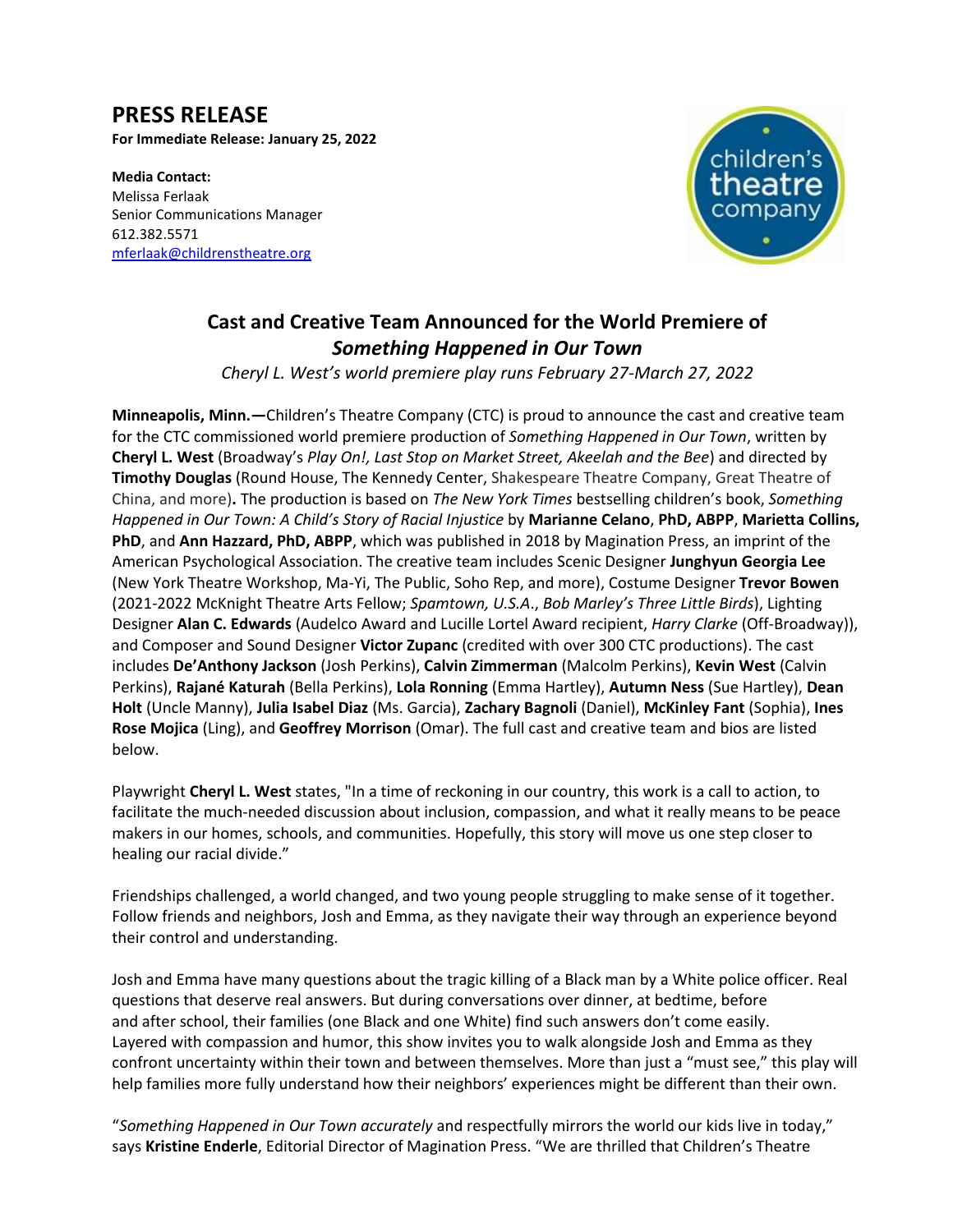Company is taking the conversation further and partnered with us to produce an honest, unflinching, and authentic work. Together we hope it will empower kids to start a better pattern and actively fight for social justice and respond to the prejudices and exclusion that emerges into their community and schools."

CTC will facilitate talk backs after most performances with community, business, and non-profit leaders as well as CTC staff who's work or personal experiences intersect with racial equity. Additionally, local CBSaffiliate, **WCCO** has been following the process of *Something Happened in Our Town*, which included a family special that aired multiple times talking about race with families and experts and added resources for families and caregivers that can be accessed at wcco.com/inourtown. The television station is also producing a five-part, behind-the-scenes series on the making of *Something Happened in Our Town*. The episodes will air on their digital platform, *CBS News Minnesota* throughout February and March, 2022.

"When I was given this book, I knew immediately that it was right for us to adapt to the stage," states CTC Artistic Director, **Peter C. Brosius.** "This is a story that helps us see these complex issues through the eyes of children and to journey with them as they work to understand and process these events. I knew this was a story that was not only timely, but essential. We so look forward to the conversations that this play will engender and hopefully lead to a deeper insight into each other's lives and experience."

*Something Happened in Our Town* runs February 27-March 27, 2022 on the UnitedHealth Group Stage. Tickets can be purchased at childrenstheatre.org/town or by calling the ticket office at 612.874.0400. Ticket prices range from \$15-\$63. *Something Happened in Our Town* is proudly supported by **Thomson Reuters, Wells Fargo, Beverly Grossman,** and **the National Endowment for the Arts.**

# *Something Happened in Our Town*

Written by Cheryl L. West Directed by Timothy Douglas Based on the book Something Happened in Our Town by Marianne Celano, PhD, ABPP; Marietta Collins, PhD; Ann Hazzard, PhD, ABPP A Children's Theatre Company World Premiere Production February 27-March 27, 2022 UnitedHealth Group Stage Best enjoyed by ages 7 and up

# **Creative Team and Production Staff**

Scenic Designer | Junghyun Georgia Lee Costume Designer | Trevor Bowen Lighting Designer | Alan C. Edwards Composer and Sound Designer | Victor Zupanc Dramaturg | Miriam Weisfeld Stage Manager | Jenny R. Friend Assistant Director | Domino D'Lorion Assistant Stage Manager/Howard University Stage Management Fellow | Cortney Gilliam

# **Adult Cast**

Calvin Perkins | Kevin West Bella Perkins | Rajané Katurah Sue Hartley | Autumn Ness Uncle Manny | Dean Holt Ms. Garcia | Julia Isabel Diaz

**Student Cast** Josh Perkins | De'Anthony Jackson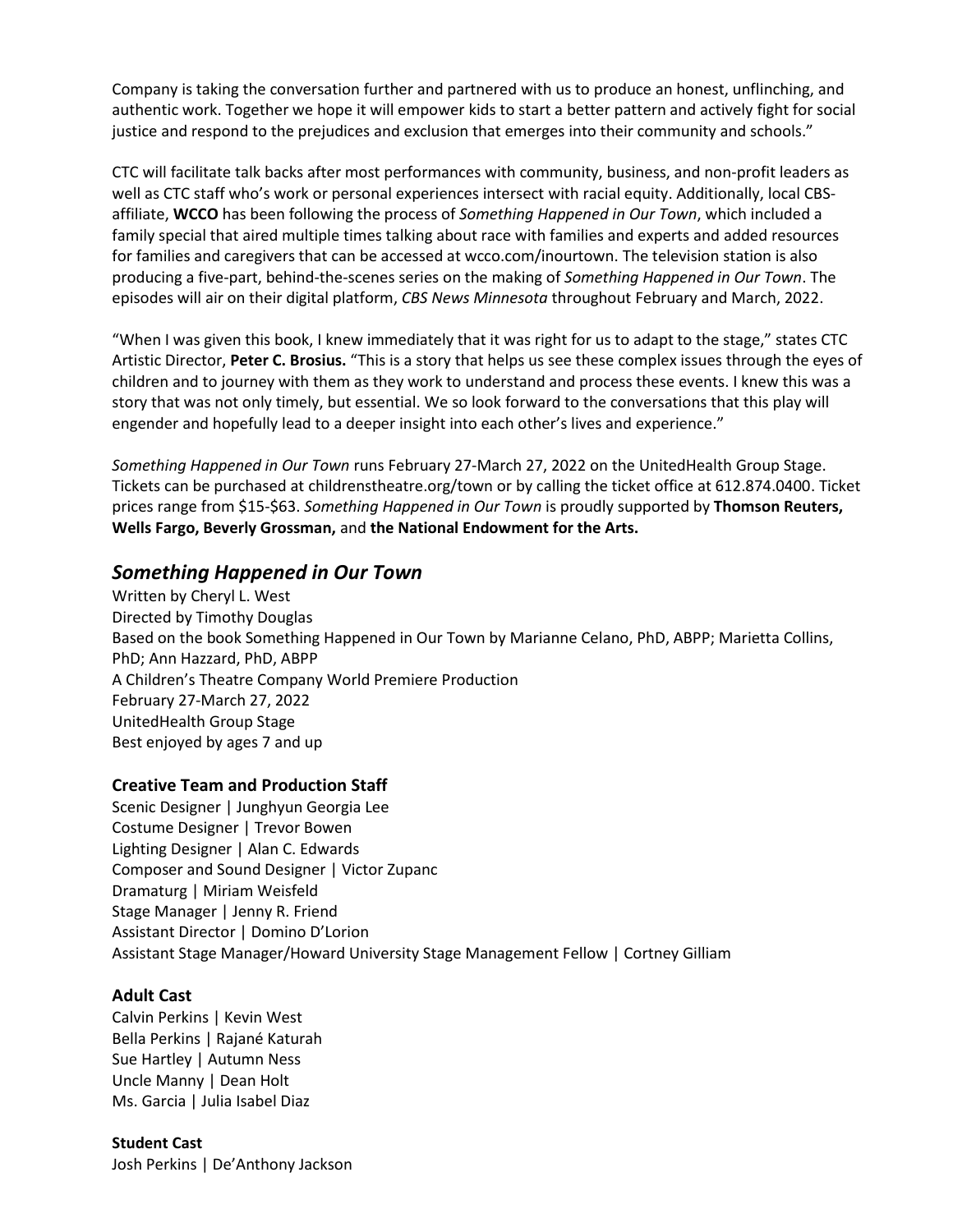Malcolm Perkins | Calvin Zimmerman Emma Hartley | Lola Ronning Daniel | Zachary Bagnoli Sophia | McKinley Fant Ling | Ines Rose Mojica Omar | Geoffrey Morrison

#### **Understudies**

Calvin Perkins | Payton Woodson Bella Perkins, Ms. Garcia | Rue Norman Sue Hartley | Laura Leffler Uncle Manny | Reed Sigmund Josh Perkins | Levi McIntosh Malcolm Perkins | DeJuan Edwards Jr. Emma Hartley | Hildie Edwards Daniel | Mateo Huber Sophia | Ayla Porter Ling | Chloe Hu

#### **Tickets**:

The Ticket Office is accessible by phone two hours prior to most performances. These posted hours are subject to change.

Email: [tickets@childrenstheatre.org](mailto:tickets@childrenstheatre.org) (inquiries only, no ticket processing)

**Phone:** 612.874.0400

**Website:** [https://childrenstheatre.org](https://childrenstheatre.org/)

Subscription packages are available. Please see website for complete details: childrenstheatre.org/open Lap passes available for children newborn to three years for \$5

**ASL Interpreted Performances: Friday, March 25, 2022 at 7pm Audio Described Performance: Friday, March 25, 2022 at 7pm Sensory Friendly Performance: Saturday, March 26, 2022 at 11am**

#### **Performance Dates**

Sunday, February 27, 7pm (Preview) Tuesday, March 1, 7pm (Preview) Wednesday, March 2, 7pm (Preview) Thursday, March 3, 7pm (Preview) Friday, March 4, 7pm (Opening Night) Saturday, March 5, 1pm and 5pm (Opening Weekend) Sunday, March 6, 1pm and 5pm (Opening Weekend)

Thursday, March 10, 7pm Friday, March 11, 7pm Saturday, March 12, 11am and 3pm Sunday, March 13, 1pm and 5pm

Thursday, March 17, 7pm Friday, March 18, 7pm Saturday, March 19, 11am and 3pm Sunday, March 20, 1pm and 5pm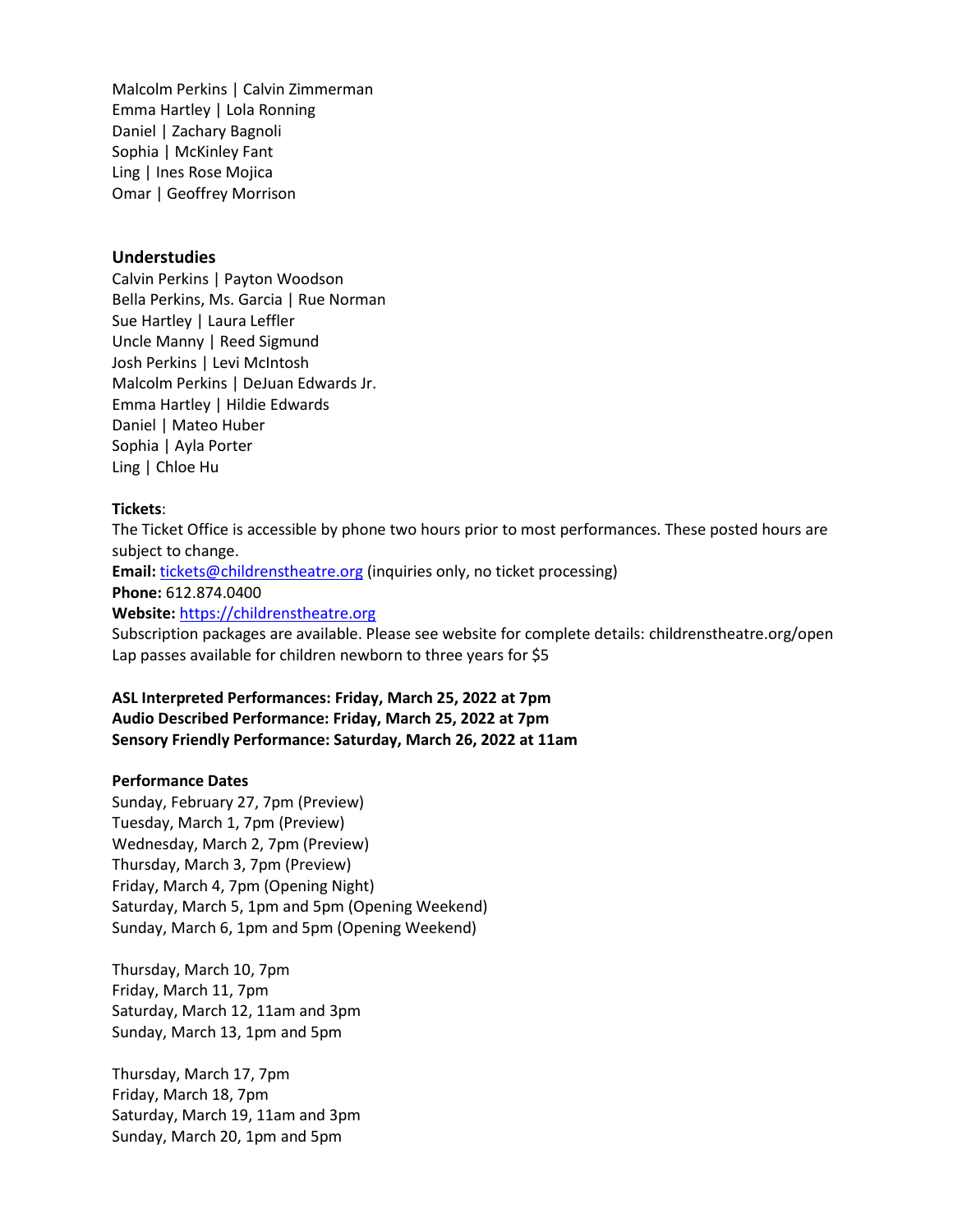Thursday, March 24, 7pm Friday, March 25, 7pm (ASL Interpreted and Audio Described Performance) Saturday, March 26, 11am (Sensory Friendly Performance) and 3pm Sunday, March 27, 1pm and 5pm (closing)

# **Creative Team:**

# Playwright

**Cheryl L. West**'s plays include *FANNIE: The Music and Life of Fannie Lou Hamer*; *Last Stop on Market Street*; *Shout Sister Shout*; *Akeelah and the Bee*; *Pullman Porter Blues*; and *Jar the Floor (optioned for Broadway)*. Her plays have been produced in England, off-Broadway, on Broadway (*Play On!),* and regionally including Arena Stage, Old Globe, The Goodman, Williamstown Theatre Festival, CTC, Chicago Children's Theatre, Seattle Rep, Indiana Rep, Merrimack, Arkansas Rep, St. Louis Black Rep, Bay Street Theatre Festival, Syracuse Stage, Cleveland Play House, South Coast Rep, Cincinnati Playhouse in the Park, Manhattan Theatre Club, and Off‐Broadway's Second Stage. She has written TV and film projects at Disney, Paramount, MTV Films, Showtime, TNT, HBO, CBS, BET and is the Webby-nominated writer for the original web series Diary of a Single Mom. www.cheryllwest.com

#### Director

**Timothy Douglas** is making his CTC debut and has staged upwards of 100 productions including locally for Guthrie Theater, Off-Broadway, nationally, and internationally including The Great Theatre of China. Timothy currently serves as Distinguished Artist in Residence at Emerson College, and this spring he will stage Terence Blanchard's *Champion* for Boston Lyric Opera. www.timothydouglas.org

#### Scenic Designer

**Junghyun Georgia Lee** is a Korean-born, NYC-based designer. She designed for New York Theatre Workshop, Ma-Yi, Public, Soho Rep, The Play Co., Alley Theatre, Hartford Stage, Long Wharf Theatre, Guthrie Theater, Huntington Theatre Company, Indiana Repertory Theater, Cincinnati Playhouse in the Park, Alliance, and Syracuse Stage. She is a member of New Neighborhood, a multimedia and theatre group. M.F.A., Yale School of Drama. junghyungeorgialeedesign.com

# Costume Designer

**Trevor Bowen** (he/him) is pleased to have collaborated on CTC productions *Corduroy*; *Last Stop on Market Street*; *I Come From* Arizona; *Bob Marley's Three Little Birds*; and *Spamtown, U.S.A*. His design credits include Theater Latté Da, Minnesota Opera, The Kennedy Center, and Glimmerglass Opera Festival. He is a 2021-2022 McKnight Theater Artist Fellow. [trevorbowendesign.com](http://www.trevorbowendesign.com/)

# Lighting Designer

**Alan C. Edwards'** work Off-Broadway includes the world premiere of *Harry Clarke* at The Vineyard, for which he received a Lucille Lortel Award, the world premiere of *Kill Move Paradise* at the National Black Theatre, for which he received a Drama Desk nomination, and Anna Deavere Smith's *Fires in the Mirror* at the Signature Theatre, which also received a Lucille Lortel nomination. Regionally, he's had the pleasure of designing four plays by Dominique Morisseau: *Pipeline*, *Skeleton Crew* (Actors Theatre of Louisville), *Paradise Blue* (Geffen Playhouse), and *Detroit '67* (Chautauqua Theatre Co.); *Twisted Melodies*, a new musical about Donny Hathaway at Center Stage Baltimore; and the new musical *Lights Out: Nat King Cole* at the Geffen Playhouse in Los Angeles, as well as its world premiere production at People's Light & Theatre Co. in Malvern, PA in 2017. Additional credits include *Twilight: Los Angeles 1992* and *The Hot Wing King* at Signature Theatre, *Chasing Magic* and *Where We Dwell* (by tap dancer Ayodele Casel), *American Moor* (Red Bull); *Native Son* (The Acting Company), productions of *Dutchman, Antigone,* and *Macbeth* for the Classical Theatre of Harlem, and *Bluebird Memories* featuring rap-artist Common (Audible Theatre). On Broadway he was the associate to Jennifer Tipton on *The Testament of Mary*. He is a graduate of Yale School of Drama, where he is also an assistant professor of lighting. For more information visit [www.alancedwards.com.](http://www.alancedwards.com/)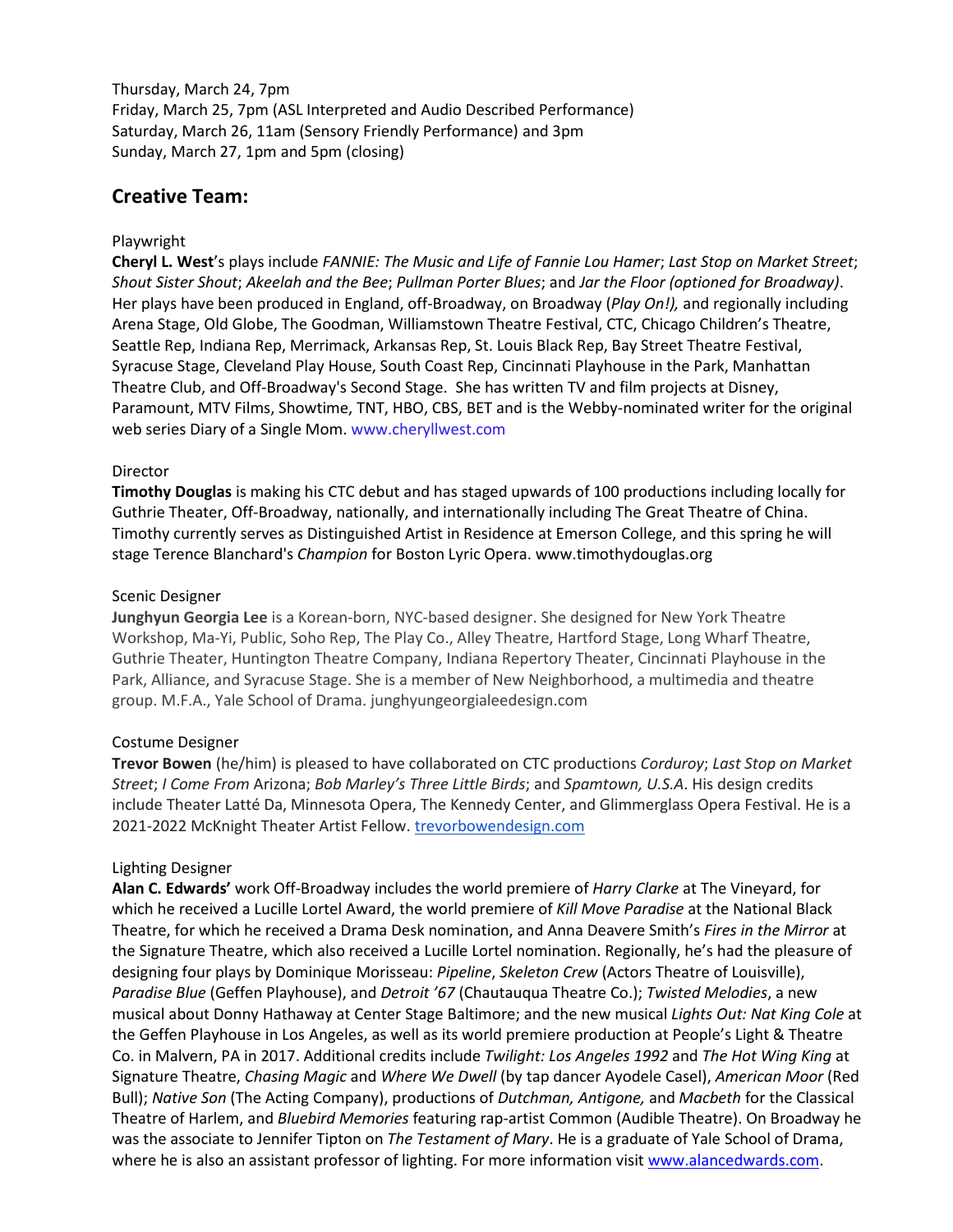#### Composer and Sound Designer

**Victor Zupanc** (he/him) is credited with over 300 productions as Composer, Musical Director, and Sound Designer throughout the country and around the world, winning many awards and honors. Victor often composes for orchestras, choirs, films, and for NPR. This is Victor's 32<sup>nd</sup> season as Music Director/Composer at CTC. He recently released a new album of original music titled "Welcome to MY World" which can be found at: [victorzupanc.com](http://victorzupanc.com/)

#### Stage Manager

**Jenny R. Friend** (she/her) For 17 years, CTC has given her the gift of seeing the world with wonder through a child's eyes. If her work in live theatre in 2022 could bring us all a deepening sense of curiosity about each other and the ability to be brave enough to start a conversation, she will look to the future with hope! Come along on the ride…

# Assistant Director

**Domino D'Lorion** (they/them) has worked as an actor, educator, playwright, and drag queen in the Twin Cities. They have performed with Minnesota Centennial Show Boat, Transatlantic Love Affair, Mixed Precipitation, and this will be their first production at CTC. They hold their B.F.A. from the UMN/Guthrie Theater Actor Training Program.

#### Assistant Stage Manager/Howard University Stage Management Fellow

**Cortney Gilliam (she/her)** has been the Production Assistant for Children Theatre Company's *Annie* and *Bina's Six Apples* and is grateful for the exploration and experiences brought by new art at CTC. She has also worked with Sundance Institute and AT&T Performing Arts Center. Cortney holds a B.F.A. from Howard University.

# **Cast:**

# Josh Perkins

**De'Anthony Jackson** is appearing in his first professional production. He has been recognized by many of his peers performing at Stonebridge World School for his singing and dance talents. His latest endeavor includes ballroom, tango, polka, swing, jive, and salsa with the Heart of Dance ensemble. De'Anthony is a native Minnesotan born and raised in south Minneapolis. He's excited to be starring in his first production and looks forward to expanding his artistry.

# Malcolm Perkins

**Calvin Zimmerman** is an activist, athlete, actor, and St. Louis Park High School Sophomore. Calvin has enjoyed performing to Twin Cities audiences through Stages Theatre, CTC, and Park Square Theatre. Calvin is excited to combine his passions for social justice and acting to help open thoughtful and productive dialog within our communities.

#### Calvin Perkins

**Kevin D. West** (he/him) appeared in *Buddy, Not Buddy* at Children's Theatre Company. He has performed locally and nationally with various companies including Penumbra Theatre, Mixed Blood Theater, History Theater, Pillsbury House Theater, Jungle Theater, Guthrie Theater, Six Points Theater, Theater Latte Da, Alchemy Theater, Kennedy Center, August Wilson Center and Hartford Stage. B.A. Theater Arts.

#### Bella Perkins

**Rajané Katurah** (she/her) has enjoyed roles in *Cinderella*; *The Wiz*; and *Dr. Seuss' The Lorax* at CTC and at several organizations, including Guthrie Theater, Ten Thousand Things, Penumbra, The Ordway, Park Square and Jungle Theater. Rajané holds a B.A. from Spelman College.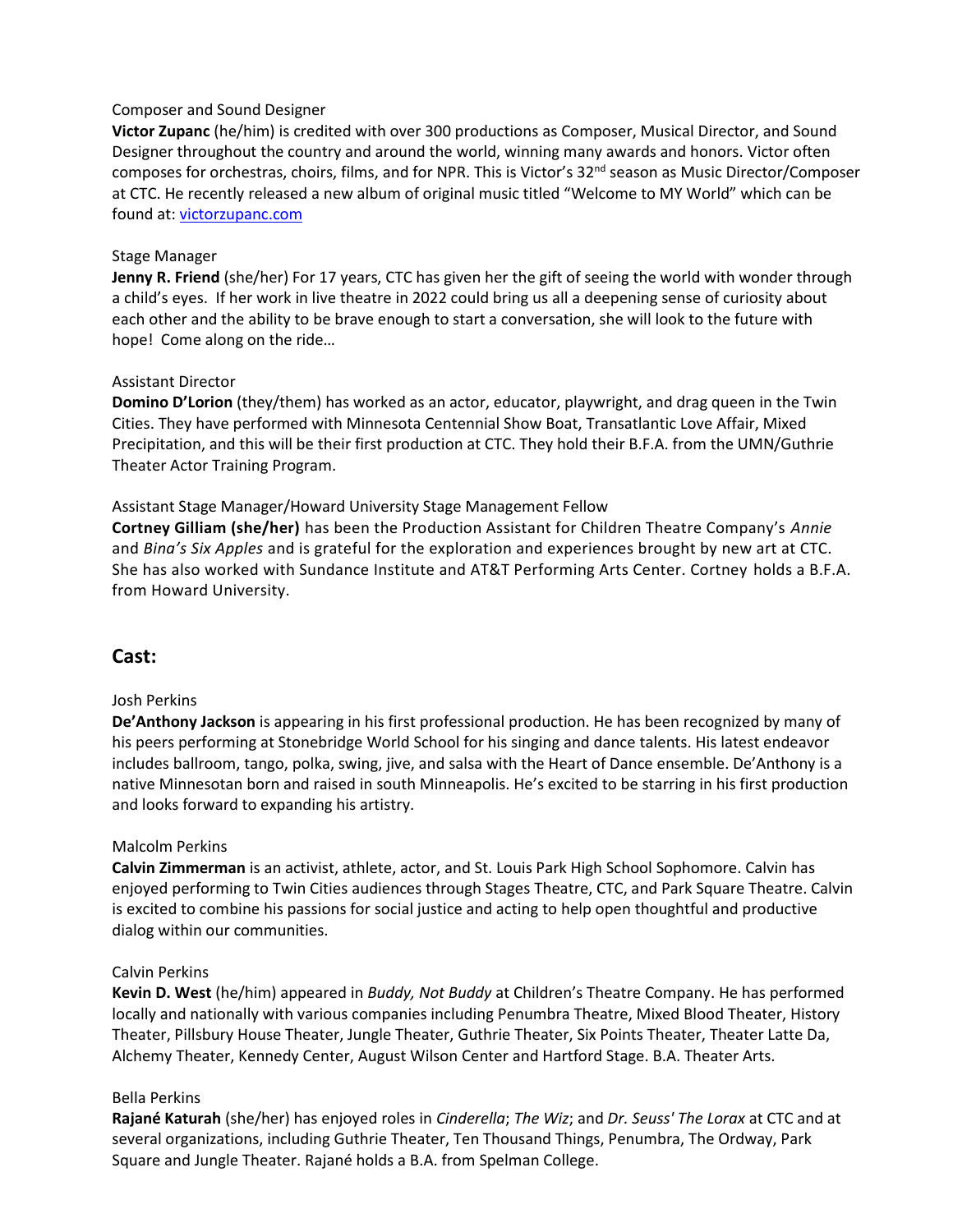# Emma Hartley

Lola Ronning (she/her) is ecstatic to be back at CTC, after appearing in this season's production of *Annie.* She has enjoyed roles in *A Christmas Carol* (Guthrie Theater), and got her start in CTC's training intensives, including *COVIDtown* (Stephanie); *Mary Poppins* (Jane Banks); and *Orpheus and Eurydice* (Orpheus). She is grateful to her family, voice teachers, directors, fellow actors, and the Friends School community for supporting her growth.

#### Sue Hartley

**Autumn Ness** (she/her) is celebrating her 21st season with the CTC Acting Company! A few of her favorite shows include *Annie*; *Cinderella*; *Roald Dahl's Matilda The Musical*; *The Biggest Little House in the Forest*; *The Jungle Book*; and *Romeo and Juliet*. Autumn is a recipient of the 2018 Fox Fellowship, the 2020 "Next Step" award, and the 2022 MN State Arts Board Creative Support grant.

#### Uncle Manny

**Dean Holt** is a member of CTC's Acting Company (1994–present), appearing in more than 100 memorable productions in his time at CTC. He is a two-time Ivey Award winner (*Reeling* and *If You Give a Mouse a Cookie*) and the recipient of the Alumni Achievement Award from St. John's University for outstanding work in his field.

#### Ms. Garcia

**Julia Diaz** (she/her) is a MN born and raised singer, actress, and activist. Recent credits include *Pippin* (Emerging Professionals Ensemble); *A Relative Relationship* (Minneapolis Musical Theatre); & *Rosario* (Minneapolis–Saint Paul International Film Festival). She holds her B.A. in Sociology of Criminology, Law and Deviance from the University of Minnesota.

#### Daniel

**Zachary Bagnoli** is making his CTC debut! Previous shows include *Madagascar* (Saint Paul JCC) and *The Internet is a Distraction* (Mounds Park Academy). In his free time, Zachary enjoys alpine skiing, parody writing, badminton, and hanging out with friends. Zachary lives with his mother and his dog, Root-beer, in Saint Paul.

#### Sophia

**McKinley Fant** (she/her) has participated in the Acting Conservatory at Stages Theatre Company. She has performed as a competitive dancer for Turning Pointe Dance Studio in Eagan, MN. McKinley loves to spend time with her friends, create movies, and draw.

#### Ling

**Ines Rose Mojica** (she/her) is so excited to be back at CTC and is honored to be a part of this production! This fall, she played Belinda Cratchit in Guthrie Theater's *A Christmas Carol.* Previously, she understudied the part of Carol in CTC's *Spamtown, U.S.A.* and has taken classes with Theatre Arts Training and Lundstrum Performing Arts. She thanks her parents and grandparents for supporting (and driving) her and her sisters for their constant encouragement.

#### Omar

**Geoffrey Morrison** (he/him) is a 6<sup>th</sup> grade student at Aspen Academy. He is on the High Honor Roll. He enjoys playing the saxophone and is an avid soccer player. He is an active member of Penguin Corp and has been in multiple videos and live streams. He is a 1st degree black belt in karate. *Something Happened in Our Town* is his first acting role of any kind.

# **Understudies:**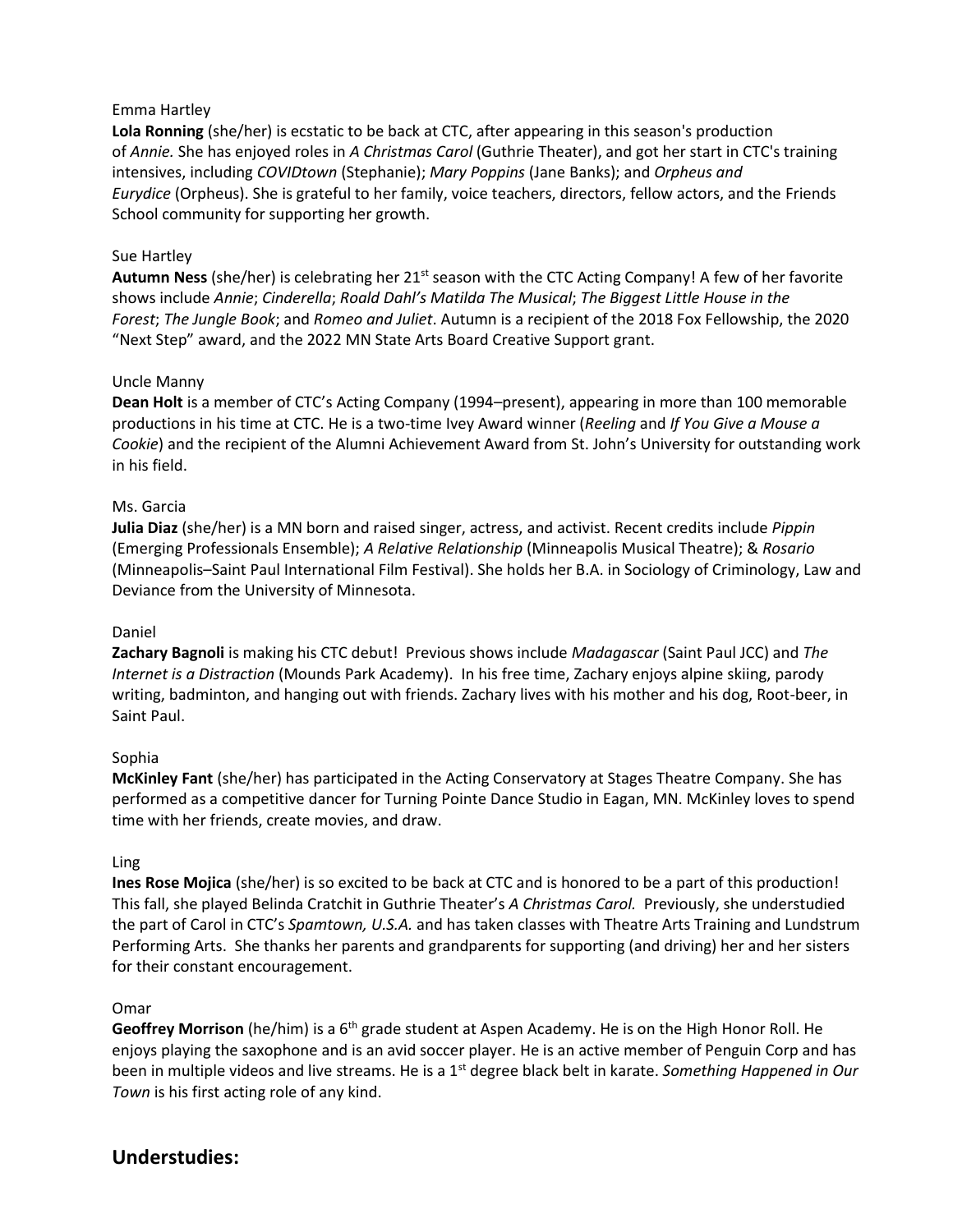# Emma Hartley

**Hildie Edwards** (they/them) is excited to participate in their first production at CTC. They regularly perform<br>Hil**die Edwards** (they/them) is excited to participate in their first production at CTC. They regularly perfor at Twin Cities Pride, are active in their school plays in Eagan, and advocate for LGBTQIA+ youth in local and<br>at Twin Cities Pride, are active in their school plays in Eagan, and advocate for LGBTQIA+ youth in local and ach minested theo, are done in their concerpings in Eugen, and decoded for Economy countinuous, and<br>national media. Hildie sends love to their family/chosen family for their support and guidance.

# Sue Hartley

**Laura Leffler** (she/her) has performed with Guthrie Theater, Park Square Theatre, Umbrella Collective, and more. This is her first time with Children's Theatre Company. She has directed at History Theatre, Park Square Theatre, and more. She holds an M.A. from the University of Kansas and a B.A. from Baker University.

# Uncle Manny

Reed Sigmund is loudly celebrating his 21<sup>st</sup> season as a member of the Acting Company, where he's appeared in shows such as *Dr. Seuss's How The Grinch Stole Christmas!*; *The Wizard of Oz*; and *A Year with Frog and Toad.* Recently, he's also been seen onstage at Jungle Theater and Theater Latté Da.

# Josh Perkins

**Levi McIntosh** (he/him) is excited about his theatrical debut in *Something Happened in Our Town.* Levi enjoys playing soccer and basketball in his spare time. Levi hopes that this play will inspire others to have courageous conversations about race with their friends and families.

# Malcolm Perkins

**DeJuan "Junie" Edwards Jr** (they/them) is performing for the first time with roles in *Something Happened in Our Town*; and *Diary of a Wimpy Kid the Musical* at Children's Theatre Company.

# Calvin Perkins

**Payton J. Woodson** (he/him/hey, you!) is incredibly excited to return to CTC! Payton was last seen at CTC in the production of *Bud, Not Buddy*. Payton has also performed with Zephyr Theatre, Pillsbury House Theatre, Park Square, and Penumbra just to name a few. Payton has a B.A.in theatre from Prairie View A&M University.

# Bella Perkins, Ms. Garcia

**Rue Norman** is delighted to be making her CTC debut as this season's Performing Apprentice. Rue has been featured at the Minnesota Fringe Festival, Paul Bunyan Playhouse, and TheatreX. She is nationally recognized by the Kennedy Center for "Outstanding Performance in a Play" as Alice in *Alice in Wonderland* at UNW Theatre. Norman holds a B.F.A. from the University of Northwestern (Saint Paul).

# Daniel

**Mateo Huber** is a 7<sup>th</sup> grader at Yinghua Chinese Academy in Minneapolis. He has participated in many acting camps and is excited to be a part of *Something Happened in Our Town*. He plays piano, does karate and basketball, and is in many clubs at school. This is his first production with CTC.

# Sophia

**Ayla Porter** (she/her) has been singing, dancing, and acting since the age of three in her church's choir, praise dance, and thespian ministries. In 2021 Ayla had the honor of showcasing a variety of talents on the stage of the Capri Theater under the direction of Dennis Spears.

# Ling

**Chloe Hu** (she/her) is excited to make her CTC debut in *Something Happened in Our Town*. She trained in CTC's summer acting program and danced at Larkin Dance Studio for over 5 years. Chloe loves books, crafts and playing with her little brother.